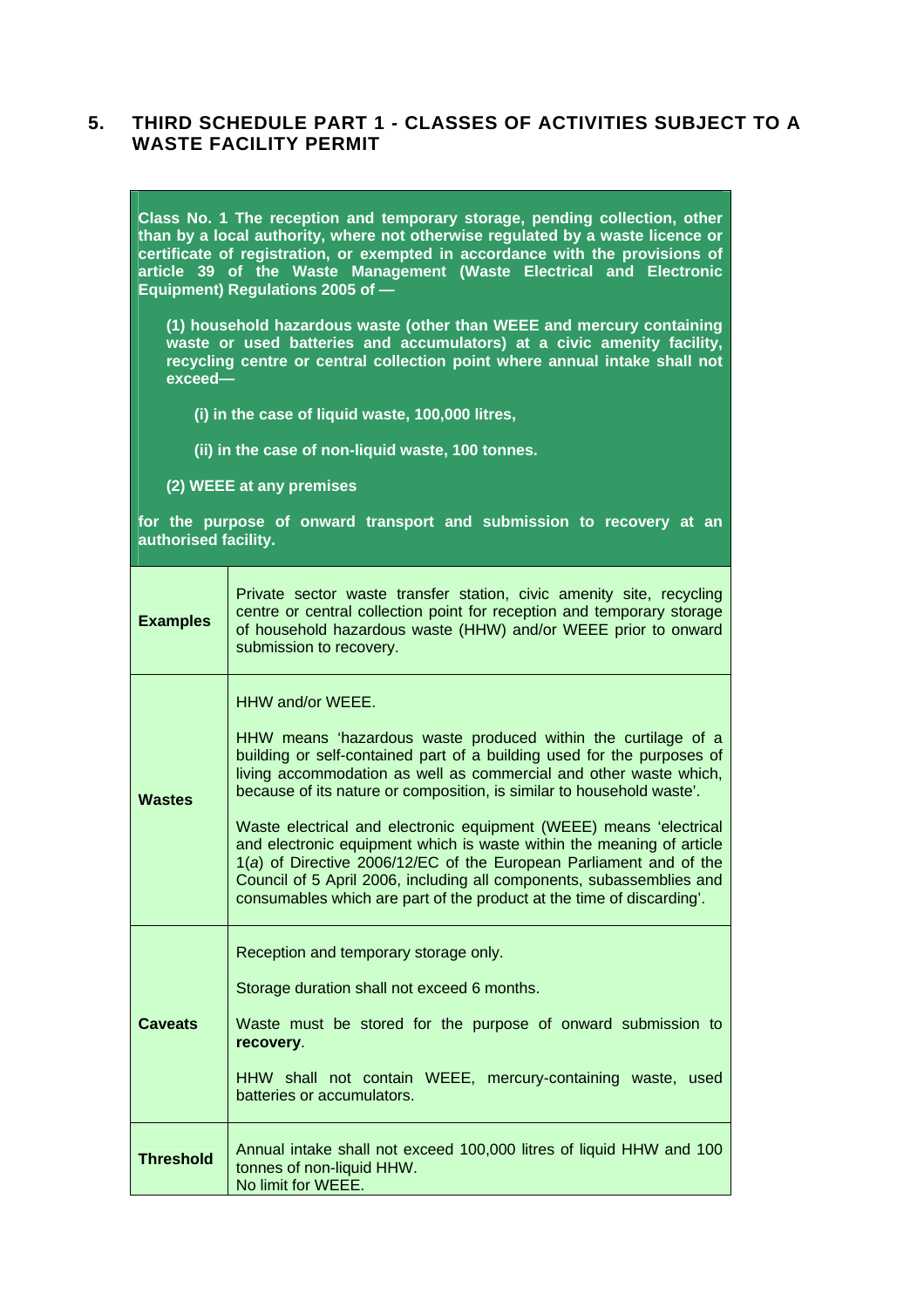**Class No. 2 The Reception, storage (including temporary storage) and recovery of waste vehicles (other than end-of-life vehicles) having regard to the provisions of articles 14 and 15 of the Waste Management (End-of-Life Vehicles) Regulations 2006 (S.I. No. 282 of 2006).**

| <b>Examples</b>  | Private sector depollution facility for waste vehicles other than end-of-<br>life vehicles (ELVs), e.g. motorbikes, lorries, tractors and buses.                                                                                                                                                                                                                                                                                                                  |
|------------------|-------------------------------------------------------------------------------------------------------------------------------------------------------------------------------------------------------------------------------------------------------------------------------------------------------------------------------------------------------------------------------------------------------------------------------------------------------------------|
| <b>Wastes</b>    | Waste vehicles other than ELVs.<br>ELVs are typically waste passenger cars or light commercial vans -<br>see definitions in the Waste Management (End-Of-Life Vehicles)<br>Regulations 2006 for more detail. Therefore, examples of waste<br>vehicles that are not ELVs are waste motorbikes, lorries, tractors and<br>buses.                                                                                                                                     |
| <b>Caveats</b>   | The recovery of waste vehicles must have regard to the provisions of<br>Articles 14 and 15 of the Waste Management (End-of-Life Vehicles)<br>Regulations 2006. Article 14 deals with obligations on Authorised<br>Treatment Facilities to hold a waste licence or permit and to meet<br>minimum technical requirements for storage, treatment and recovery.<br>Article 15 deals with the appropriate treatment including minimum<br>requirements for depollution. |
| <b>Threshold</b> | <b>None</b>                                                                                                                                                                                                                                                                                                                                                                                                                                                       |

**Class No. 3 The reception, treatment and recovery of WEEE (including removal of all fluids and dismantling or disassembly or removal of WEEE substances, preparations and components prior to treatment) in accordance with the provisions of articles 20 and 21 of the Waste Management (Waste Electrical and Electronic Equipment) Regulations (S.I. No. 340 of 2005). Annual intake shall not exceed 10,000 tonnes per annum.**

| <b>Examples</b>  | Authorised Treatment Facility for the treatment of WEEE accepting not<br>more than 10,000 tonnes per year.                                                                                                                                                                       |
|------------------|----------------------------------------------------------------------------------------------------------------------------------------------------------------------------------------------------------------------------------------------------------------------------------|
| <b>Wastes</b>    | WEEE – see WFP Class No. 1 for definition.                                                                                                                                                                                                                                       |
| <b>Caveats</b>   | The activity shall be carried out in accordance with the provisions of<br>Articles 20 and 21 of the Waste Management (Waste Electrical and<br>Electronic Equipment) Regulations (S.I. No. 340 of 2005).<br>These<br>articles relate to the proper storage and treatment of WEEE. |
| <b>Threshold</b> | Annual intake shall not exceed 10,000 tonnes.                                                                                                                                                                                                                                    |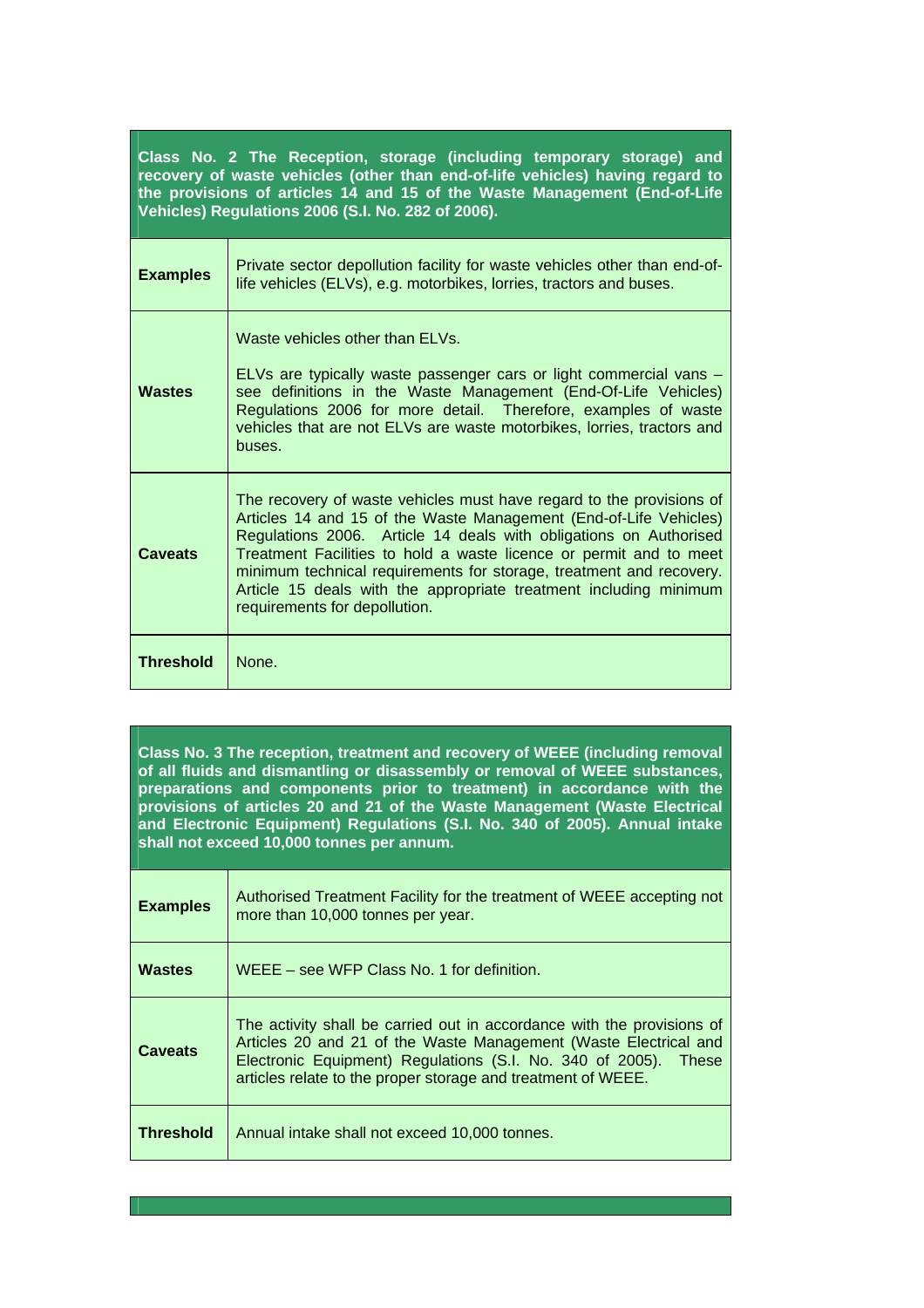| Class No. 4 The reception, storage and recovery of scrap metal, including<br>scrap metal arising from end-of-life vehicles, waste vehicles (other than end-<br>of-life vehicles) and WEEE where scrap metal from -                                                                                                                                                                                                                                                                                                                                                                                                                                                                                                                                                                                                                                                                                                                                                   |                                                                                                                                                                                                                                            |
|----------------------------------------------------------------------------------------------------------------------------------------------------------------------------------------------------------------------------------------------------------------------------------------------------------------------------------------------------------------------------------------------------------------------------------------------------------------------------------------------------------------------------------------------------------------------------------------------------------------------------------------------------------------------------------------------------------------------------------------------------------------------------------------------------------------------------------------------------------------------------------------------------------------------------------------------------------------------|--------------------------------------------------------------------------------------------------------------------------------------------------------------------------------------------------------------------------------------------|
| (1) end-of-life vehicles shall be subject to appropriate treatment and<br>recovery in accordance with the provisions of articles 14 and 15 of the<br>Waste Management (End-of-Life Vehicles) Regulations 2006 (S.I. No.<br>282 of 2006) prior to acceptance at the scrap metal facility, and as<br>appropriate,<br>(2) waste vehicles (other than end-of-life vehicles) shall be subject to<br>appropriate treatment and recovery having regard to the provisions of<br>articles 14 and 15 of the Waste Management (End-of-Life Vehicles)<br>Regulations 2006 (S.I. No. 282 of 2006) prior to acceptance at the scrap<br>metal facility, and as appropriate,<br>(3) WEEE shall be subject to appropriate treatment and recovery in<br>accordance with the provisions of articles 20, 21 and 22 of the Waste<br>Management (Waste Electrical and Electronic Equipment) Regulations<br>2005 (S.I. No. 340 of 2005) prior to acceptance at the scrap metal<br>facility. |                                                                                                                                                                                                                                            |
| <b>Examples</b>                                                                                                                                                                                                                                                                                                                                                                                                                                                                                                                                                                                                                                                                                                                                                                                                                                                                                                                                                      | Private sector scrap metal recycling facility. Accepts scrap metal,<br>depolluted end-of-life vehicles (ELVs), depolluted waste vehicles other<br>than ELVs and treated WEEE.                                                              |
| <b>Wastes</b>                                                                                                                                                                                                                                                                                                                                                                                                                                                                                                                                                                                                                                                                                                                                                                                                                                                                                                                                                        | ➤<br>Scrap metal.<br>$\triangleright$ ELVs – see WFP Class No. 2 for definition.<br>$\triangleright$ Waste vehicles other than ELVs – see WFP Class No. 2 for<br>definition.<br>$\triangleright$ WEEE – see WFP Class No 1 for definition. |
| <b>Caveats</b>                                                                                                                                                                                                                                                                                                                                                                                                                                                                                                                                                                                                                                                                                                                                                                                                                                                                                                                                                       | The ELVs, waste vehicles other than ELVs and WEEE shall be treated<br>in accordance with the relevant regulations, i.e. treated/depolluted,<br>before being brought on-site.                                                               |
| <b>Threshold</b>                                                                                                                                                                                                                                                                                                                                                                                                                                                                                                                                                                                                                                                                                                                                                                                                                                                                                                                                                     | None.                                                                                                                                                                                                                                      |

**Class No 5. Recovery of excavation or dredge spoil, comprising natural materials of clay, silt, sand, gravel or stone and which comes within the meaning of inert waste, through deposition for the purposes of the improvement or development of land, where the total quantity of waste recovered at the facility is less than 100,000 tonnes.**

**Examples**  A farmer needs to fill part of a field which is steeply sloping and cannot be safely trafficked with farm machinery reducing the usability of the land. The topsoil will be removed, the area filled and the topsoil replaced. Approximately 30,000 tonnes of material is required to reduce the slope to a suitable gradient. The farmer intends to use inert subsoil discarded from excavations associated with housing developments in the area as this is a cheap and suitable source and more environmentally friendly than using quarry product. A farmer keeping livestock. Part of the land has elevated levels of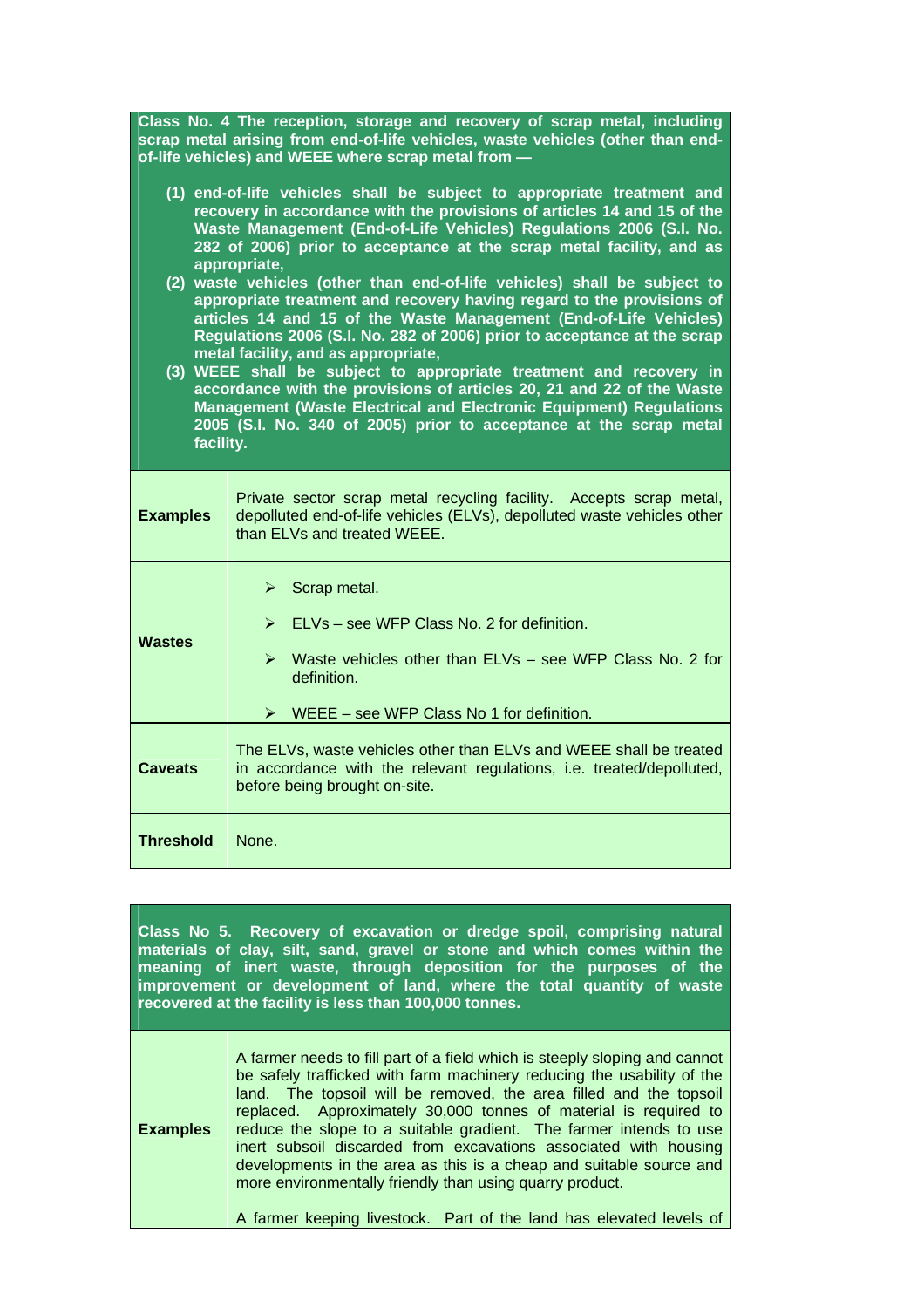|                  | selenium, which have been identified as toxic to the livestock. The<br>best solution is placement of a 1m layer of subsoil topped with topsoil<br>to break the pathway from source to receptor. Approximately<br>35,000tonnes of topsoil and subsoil is required to cover the area. The<br>farmer intends to use inert waste soil and subsoil discarded from<br>excavations associated with housing developments in the area as this<br>is a cheap and suitable source and more environmentally friendly than<br>using quarry product.<br>This class is not confined to improvement of land such as<br>agricultural land. It also covers development of land, e.g.<br>engineering uses such as the car-park example given for WFP<br>Class No. 6 if inert soil and stone only is involved.                                                                                                                                              |
|------------------|-----------------------------------------------------------------------------------------------------------------------------------------------------------------------------------------------------------------------------------------------------------------------------------------------------------------------------------------------------------------------------------------------------------------------------------------------------------------------------------------------------------------------------------------------------------------------------------------------------------------------------------------------------------------------------------------------------------------------------------------------------------------------------------------------------------------------------------------------------------------------------------------------------------------------------------------|
| <b>Wastes</b>    | Excavation or dredge spoil, comprising natural materials of clay, silt,<br>sand, gravel or stone.<br>Dredge spoil means 'waste materials arising from dredging operations<br>from the sea, an estuary or an inland waterway'.                                                                                                                                                                                                                                                                                                                                                                                                                                                                                                                                                                                                                                                                                                           |
| <b>Caveats</b>   | The waste shall be inert.<br>Inert waste means 'waste that:<br>(a) does not undergo any significant physical, chemical or<br>biological transformations,<br>(b) will not dissolve, burn or otherwise physically or chemically<br>react, biodegrade or adversely affect other matter, or be<br>adversely affected by other matter, including waters, with<br>which it comes into contact in a way that causes or is likely<br>to cause environmental pollution, or<br>(c) in particular, will not endanger the quality of surface water<br>or groundwater.<br>The deposition shall be for the purposes of the improvement or<br>development of land. Evidence from an appropriately qualified person<br>(e.g. agricultural scientist or engineer) should be sought detailing how<br>the waste will be used, its suitability for purpose and how it will lead to<br>improvement of the land or contribute to the development of the land. |
| <b>Threshold</b> | 100,000 tonnes total intake over the life of the activity.                                                                                                                                                                                                                                                                                                                                                                                                                                                                                                                                                                                                                                                                                                                                                                                                                                                                              |

**Class No. 6 Recovery of inert waste (other than excavations or dredgings comprising natural materials of clay, silt, sand, gravel or stone) through deposition for the purposes of the improvement or development of land, where the total quantity of waste recovered at the facility is less than 50,000 tonnes.**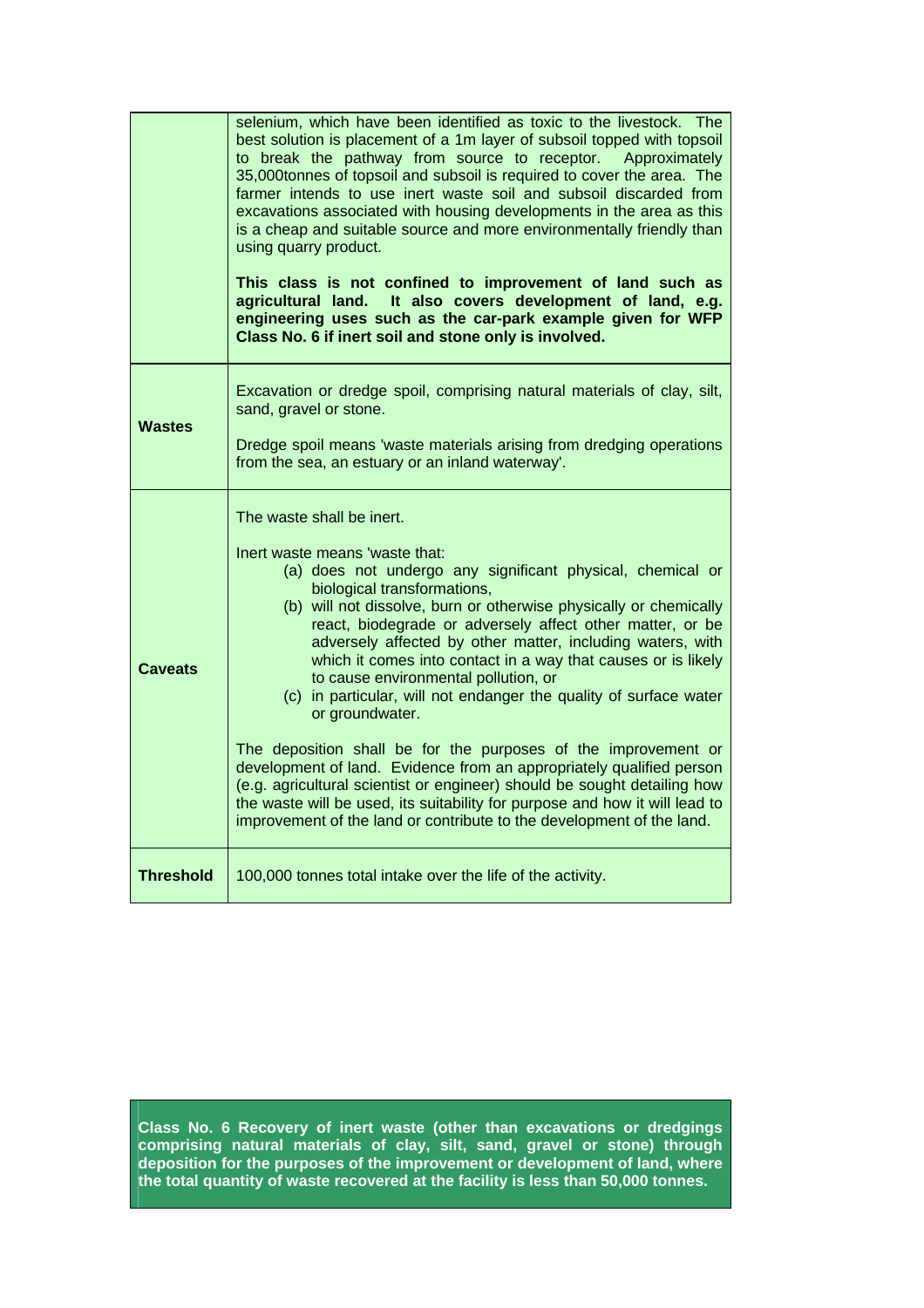| <b>Examples</b>  | Private sector car-park development associated with a shopping<br>center. The developer requires an estimated 15,000 tonnes of material<br>to form a base for the car-park and intends to use waste concrete,<br>bricks, tiles and ceramics from the demolition of a nearby building<br>complex. |
|------------------|--------------------------------------------------------------------------------------------------------------------------------------------------------------------------------------------------------------------------------------------------------------------------------------------------|
| <b>Wastes</b>    | Inert waste (other than excavations or dredgings comprising natural<br>materials of clay, silt, sand, gravel or stone), e.g. mixtures of concrete,<br>bricks, tiles and ceramics.<br>See WFP Class No. 5 for definition of inert waste.                                                          |
| <b>Caveats</b>   | As per WFP Class No. 5.                                                                                                                                                                                                                                                                          |
| <b>Threshold</b> | 50,000 tonnes total intake over the life of the activity.                                                                                                                                                                                                                                        |

**Class No. 7 Recovery of inert waste arising from construction and demolition**  activity, including concrete, bricks, tiles, or other such similar material, at a **facility (excluding land improvement or development) where—** 

**(a) the annual intake shall not exceed 50,000 tonnes, and** 

**(b) the maximum quantity of residual waste consigned from the facility for collection, onward transport and submission to disposal at an authorized facility shall not exceed 15% of the annual intake.** 

| <b>Examples</b> | Private sector construction and demolition (C&D) waste recycling<br>facility that takes in inert waste from construction and demolition<br>activities, such as concrete, bricks and tiles. The material is separated<br>(including removal of entrained materials such as metals, timber and<br>plastic) and the concrete, bricks and tiles are crushed to a suitable<br>specification for use in construction projects. Most of the entrained<br>material (e.g. metals) is sent onwards for recovery but some residual<br>has to be sent for disposal. The annual intake is 40,000 tonnes and<br>the maximum quantity of residual sent for disposal is 6,000 tonnes<br>$(15%)$ . |
|-----------------|-----------------------------------------------------------------------------------------------------------------------------------------------------------------------------------------------------------------------------------------------------------------------------------------------------------------------------------------------------------------------------------------------------------------------------------------------------------------------------------------------------------------------------------------------------------------------------------------------------------------------------------------------------------------------------------|
| <b>Wastes</b>   | Inert wastes arising from C&D activity, such as mixtures of concrete,<br>bricks, tiles and ceramics.                                                                                                                                                                                                                                                                                                                                                                                                                                                                                                                                                                              |
|                 | The waste shall be inert. See WFP Class No. 5 for definition of inert<br>waste.<br>Selected C&D wastes with low contents of other types of materials<br>(metals, plastic, organics, wood, rubber, etc) are acceptable.<br>The<br>origin of the waste must be known.                                                                                                                                                                                                                                                                                                                                                                                                               |
| Caveats         | C&D waste from constructions polluted with dangerous substances<br>(e.g. because of production processes in the construction, soil<br>pollution, storage and usage of pesticides or other dangerous<br>substances, etc.) are not acceptable unless it is demonstrated that the<br>demolished construction was not significantly polluted. C&D waste<br>from constructions, treated, covered or painted with materials<br>containing dangerous substances in significant amounts are not<br>acceptable.                                                                                                                                                                            |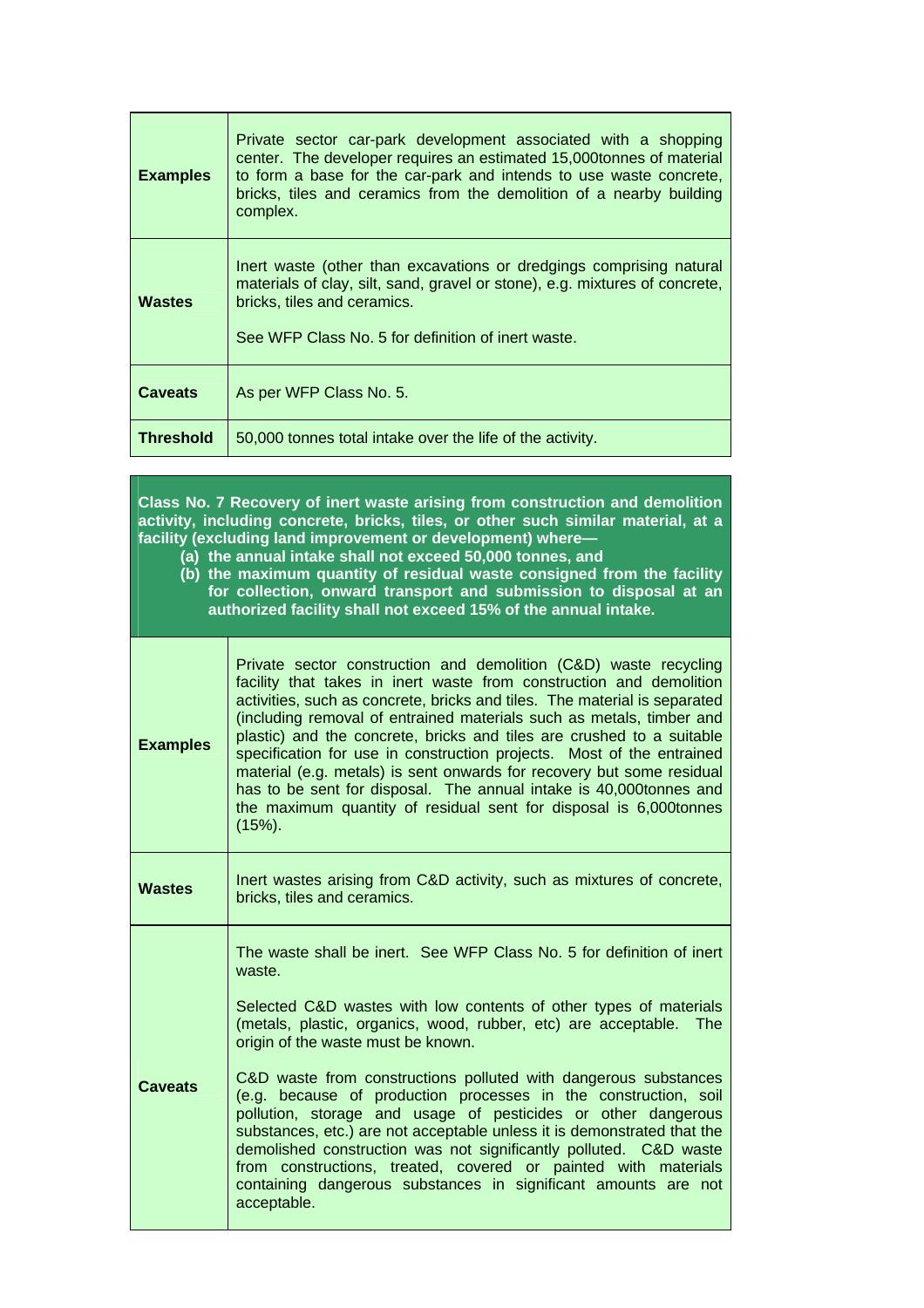|                  | Residual waste consigned onwards for <b>disposal</b> shall not exceed 15%<br>of the annual intake. |
|------------------|----------------------------------------------------------------------------------------------------|
| <b>Threshold</b> | Annual intake shall not exceed 50,000 tonnes.                                                      |

**Class No. 8 The reception, storage and biological treatment of biowaste at a facility where—** 

**(a) the maximum amount of compost, biowaste and digestate held at the facility does not exceed 6,000 cubic metres at any time, and** 

**(b) the annual intake shall not exceed 10,000 tonnes.** 

| <b>Examples</b>  | Private sector composting or anaerobic digestion facility which takes in<br>various organic wastes including food/organic wastes from a domestic<br>brown bin collection service and from canteens in local offices and<br>commercial developments. |
|------------------|-----------------------------------------------------------------------------------------------------------------------------------------------------------------------------------------------------------------------------------------------------|
| <b>Wastes</b>    | Biowaste.<br>Biowaste means 'source segregated household or commercial waste<br>of an<br>organic or putrescible character, such as food or garden waste.                                                                                            |
| <b>Caveats</b>   | Maximum amount of compost, biowaste and digestate held at the<br>facility shall not exceed 6,000 cubic metres at any time.                                                                                                                          |
| <b>Threshold</b> | Annual intake shall not exceed 10,000 tonnes                                                                                                                                                                                                        |

**Class No. 9 The reception, temporary storage and recovery of used batteries and accumulators where—** 

**(a) from 26 September 2008, the treatment and recycling of used batteries and** 

**accumulators meets the requirements of article 12 of Directive 2006/66/EC on** 

**batteries and accumulators and waste batteries and accumulators, and** 

**(b) the annual intake shall not exceed 1,000 tonnes.**

| <b>Examples</b> | Private sector battery recycling center with an annual intake less than<br>1,000tonnes.                                                                                                                                                                                                          |
|-----------------|--------------------------------------------------------------------------------------------------------------------------------------------------------------------------------------------------------------------------------------------------------------------------------------------------|
| <b>Wastes</b>   | Batteries and accumulators.                                                                                                                                                                                                                                                                      |
| <b>Caveats</b>  | From 26 September 2008, the treatment and recycling of used<br>batteries and accumulators shall meet the requirements of article 12 of<br>Directive 2006/66/EC (establishment of schemes for the collection and<br>treatment of waste batteries).<br>Storage duration shall not exceed 6 months. |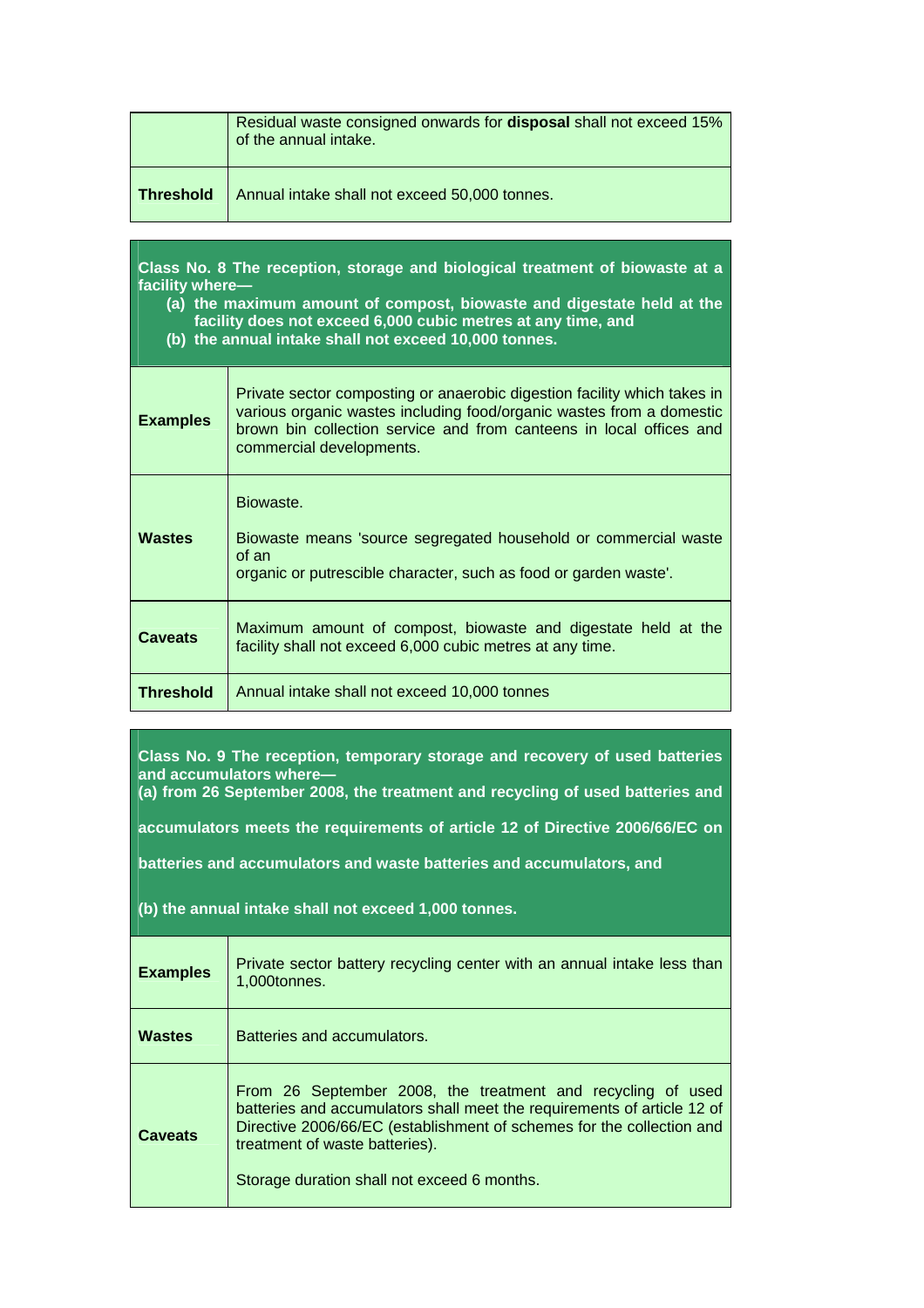| <b>Threshold</b>                                                                                                                                                                                                                                                                                                                                                                                                                                                                           | Annual intake shall not exceed 1,000 tonnes                                                                                                                                                                                                                                                                                                                                                                                                                                                                                                                                                                                                                                                                                                                                                                                                                                                                                                                                                                                                                                                                                                                                  |
|--------------------------------------------------------------------------------------------------------------------------------------------------------------------------------------------------------------------------------------------------------------------------------------------------------------------------------------------------------------------------------------------------------------------------------------------------------------------------------------------|------------------------------------------------------------------------------------------------------------------------------------------------------------------------------------------------------------------------------------------------------------------------------------------------------------------------------------------------------------------------------------------------------------------------------------------------------------------------------------------------------------------------------------------------------------------------------------------------------------------------------------------------------------------------------------------------------------------------------------------------------------------------------------------------------------------------------------------------------------------------------------------------------------------------------------------------------------------------------------------------------------------------------------------------------------------------------------------------------------------------------------------------------------------------------|
| Class No. 10 The recovery of waste (not mentioned elsewhere in this part of<br>the third schedule), other than hazardous waste or an activity specified in<br>Category 5 of Annex I of Council Directive 96/61/EC, where-<br>(a) the annual intake does not exceed 50,000 tonnes, and<br>(b) the maximum quantity of residual waste consigned from the facility for<br>onward transport and submission to disposal at an authorised facility shall<br>not exceed 15% of the annual intake. |                                                                                                                                                                                                                                                                                                                                                                                                                                                                                                                                                                                                                                                                                                                                                                                                                                                                                                                                                                                                                                                                                                                                                                              |
| <b>Examples</b>                                                                                                                                                                                                                                                                                                                                                                                                                                                                            | Private sector materials recovery facility, which takes in kerbside dry<br>recyclables. The dry recyclables are separated into various fractions<br>(e.g. newspaper, cardboard, tin, aluminum, plastic) by hand picking<br>and tromelling and consigned onwards for further recovery.<br><b>The</b><br>is approximately 40,000tonnes<br>annual<br>intake<br>typically<br>and<br>approximately 4,000tonnes (10%) is not recyclable and has to be sent<br>for disposal.<br>For general purpose skip hire activities, it is not known in<br>advance what percentage of the waste will be recoverable and,<br>accordingly, facilities which take in waste in this manner should<br>be considered waste disposal facilities and should not be<br>authorised under WFP Class No. 10. They could be authorised<br>under WFP Class No. 11 below subject to the 7,500 tonne/annum<br>threshold. Otherwise, an EPA waste licence is required.<br>Facilities which take in construction and demolition waste skips,<br>where there is confidence in obtaining a high percentage of<br>recyclables, could be considered under WFP Classes No. 7 or 10<br>subject to the caveats therein. |
| <b>Wastes</b>                                                                                                                                                                                                                                                                                                                                                                                                                                                                              | Wastes other than hazardous waste.                                                                                                                                                                                                                                                                                                                                                                                                                                                                                                                                                                                                                                                                                                                                                                                                                                                                                                                                                                                                                                                                                                                                           |
| <b>Caveats</b>                                                                                                                                                                                                                                                                                                                                                                                                                                                                             | Shall not be mentioned elsewhere in the Third Schedule Part 1.<br>Residual waste consigned onwards for <b>disposal</b> shall not exceed 15%<br>of the annual intake.                                                                                                                                                                                                                                                                                                                                                                                                                                                                                                                                                                                                                                                                                                                                                                                                                                                                                                                                                                                                         |
| <b>Threshold</b>                                                                                                                                                                                                                                                                                                                                                                                                                                                                           | Annual intake shall not exceed 50,000 tonnes.                                                                                                                                                                                                                                                                                                                                                                                                                                                                                                                                                                                                                                                                                                                                                                                                                                                                                                                                                                                                                                                                                                                                |

| Class 11. The reception, storage and transfer of waste (other than hazardous<br>waste) for disposal at a facility (other than a landfill facility) where the annual<br>intake does not exceed 7,500 tonnes. |                                                                                                                       |
|-------------------------------------------------------------------------------------------------------------------------------------------------------------------------------------------------------------|-----------------------------------------------------------------------------------------------------------------------|
| <b>Examples</b>                                                                                                                                                                                             | Waste transfer station which takes in mixed municipal waste which is<br>bulked-up and consigned onwards for disposal. |
| <b>Wastes</b>                                                                                                                                                                                               | Wastes other than hazardous waste.                                                                                    |

**The Committee of the Committee** 

T.